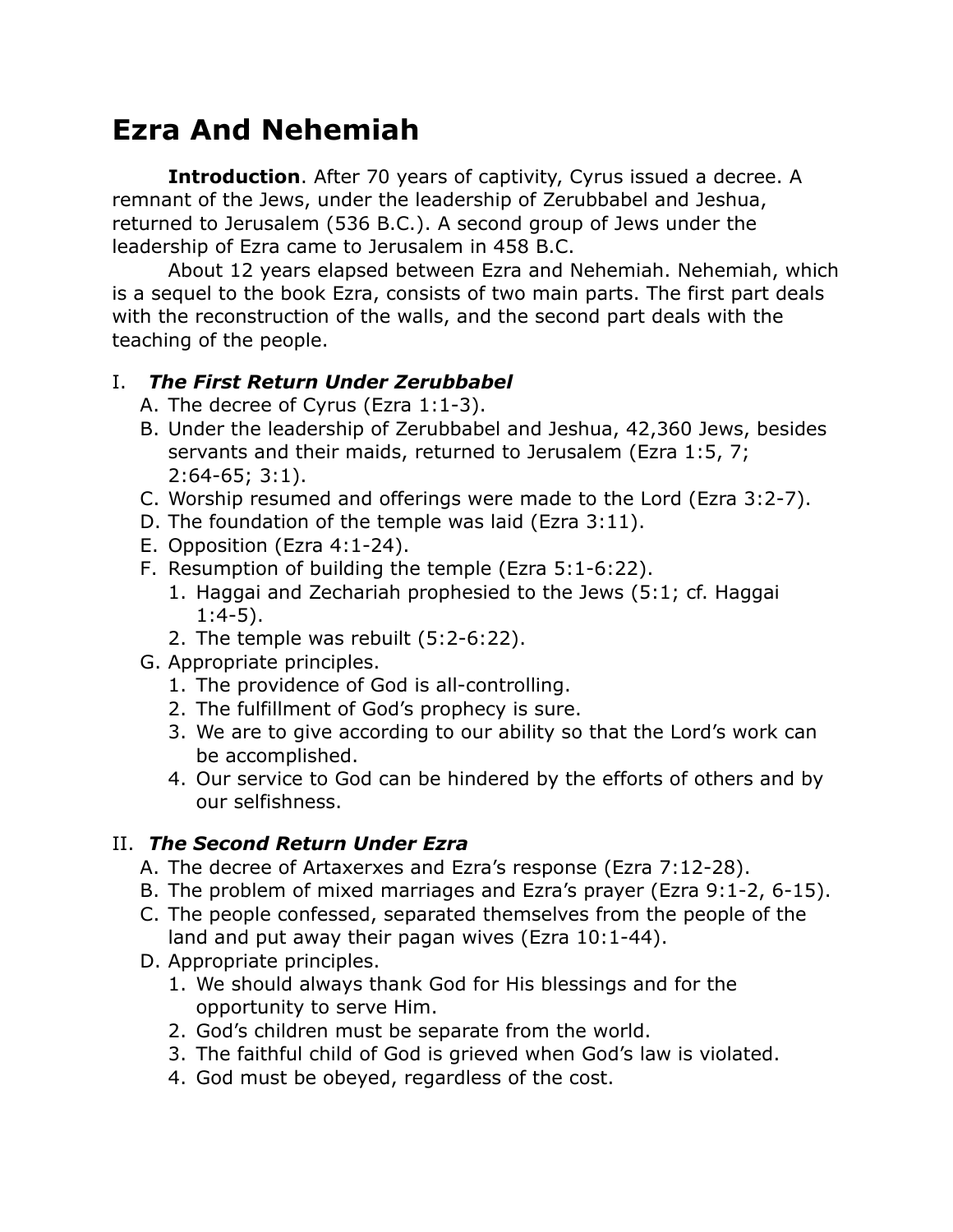### III. *The Reconstruction Of The Wall*

- A. Nehemiah's intercession (Nehemiah 1:1-11).
	- 1. Nehemiah heard that the wall of Jerusalem was broken down and its gates were burned with fire. He wept and mourned for many days (1:3-4).
	- 2. Nehemiah's prayer (1:5-11).
- B. Nehemiah's expedition (Nehemiah 2:1-16).
- C. Nehemiah's exhortation (Nehemiah 2:17-20).
	- 1. The people set their hands to do the work of rebuilding the wall (2:18).
	- 2. Nehemiah and the people were laughed to scorn and despised (2:19, 20).
- D. Rebuilding attempted (Nehemiah 3:1-32)
- E. Rebuilding obstructed (Nehemiah 4:1-6:19)
	- 1. Sanballat, Tobiah, the Arabs, the Ammonites and the Ashdodites were very angry upon hearing that the walls of Jerusalem were being restored. They mocked the Jews and conspired together to come and attack Jerusalem and create confusion (4:1, 7-8).
	- 2. Prayer was made to God (4:9).
	- 3. The Jews worked at construction with one hand, and held a weapon with the other hand (4:17).
	- 4. Internal difficulties.
		- a) There was a great outcry (5:1).
		- b) Nehemiah rebuked the nobles and rulers (5:7, 9).
		- c) The wall was completed (6:15-19).
- F. Appropriate principles.
	- 1. God answers prayer and His children will persevere, even when ridiculed.
	- 2. We must have confidence in the Lord.
	- 3. Regardless of the circumstances, we must have a mind to work.
	- 4. United in purpose and trusting in God, the work of God will be done.

## IV. *The Teaching Of The People*

- A. Registration of the remnant (Nehemiah 7:1-73).
- B. Teaching the law (Nehemiah 8:1-18).
	- 1. The people assembled to hear Ezra read to them from the law  $(8:1-8)$ .
	- 2. The people wept when they heard the words of the law (8:9).
	- 3. Reading of and observing the feast of tabernacles (8:14-18).
- C. Consecration of the people (Nehemiah 9:1-10:39).
- D. Dedication of the wall (Nehemiah 12:27-47)
- E. Separation and reform (Nehemiah 13:1-31).